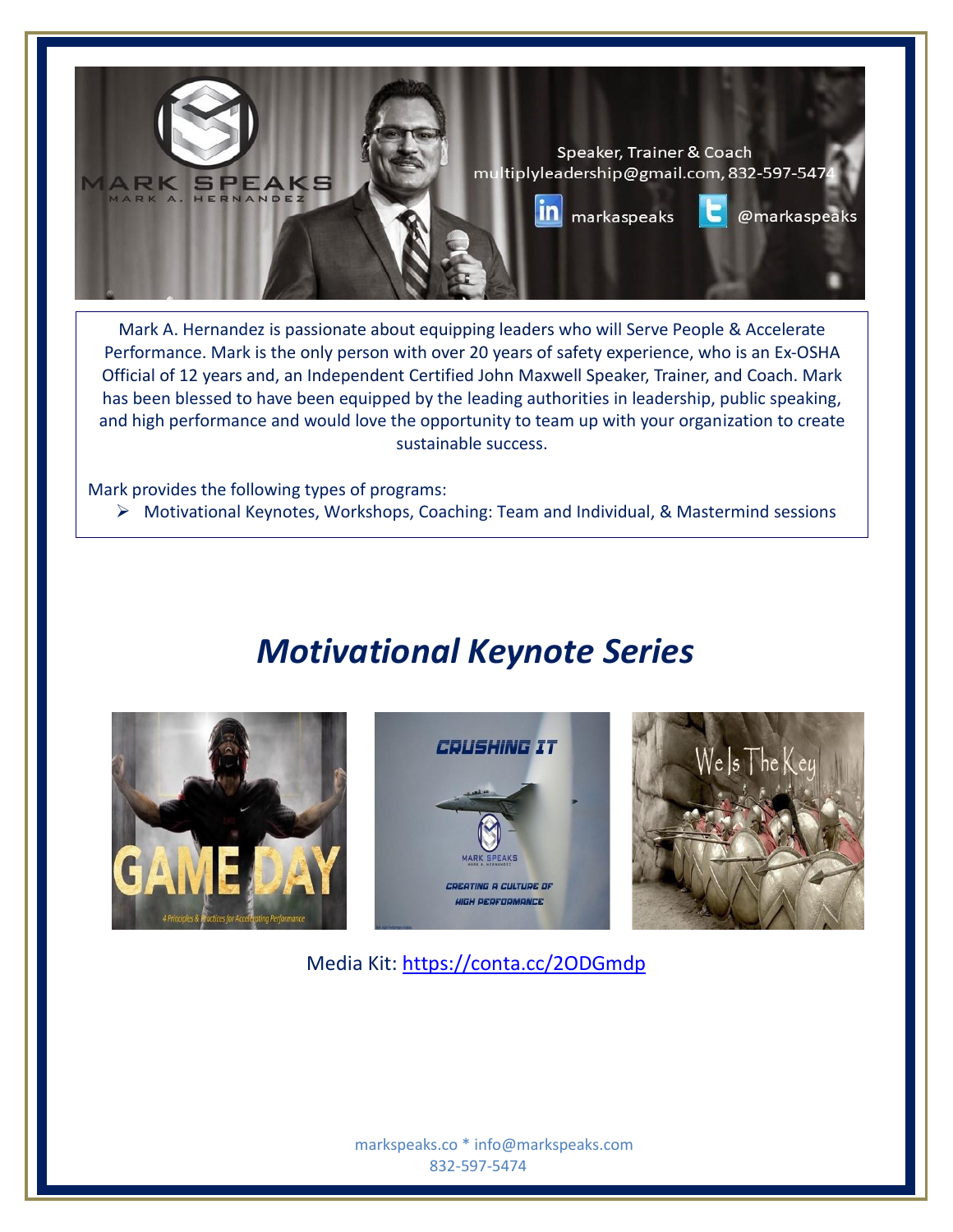# *Leadership Workshop Series*





 markspeaks.co \* info@markspeaks.com 832-597-5474